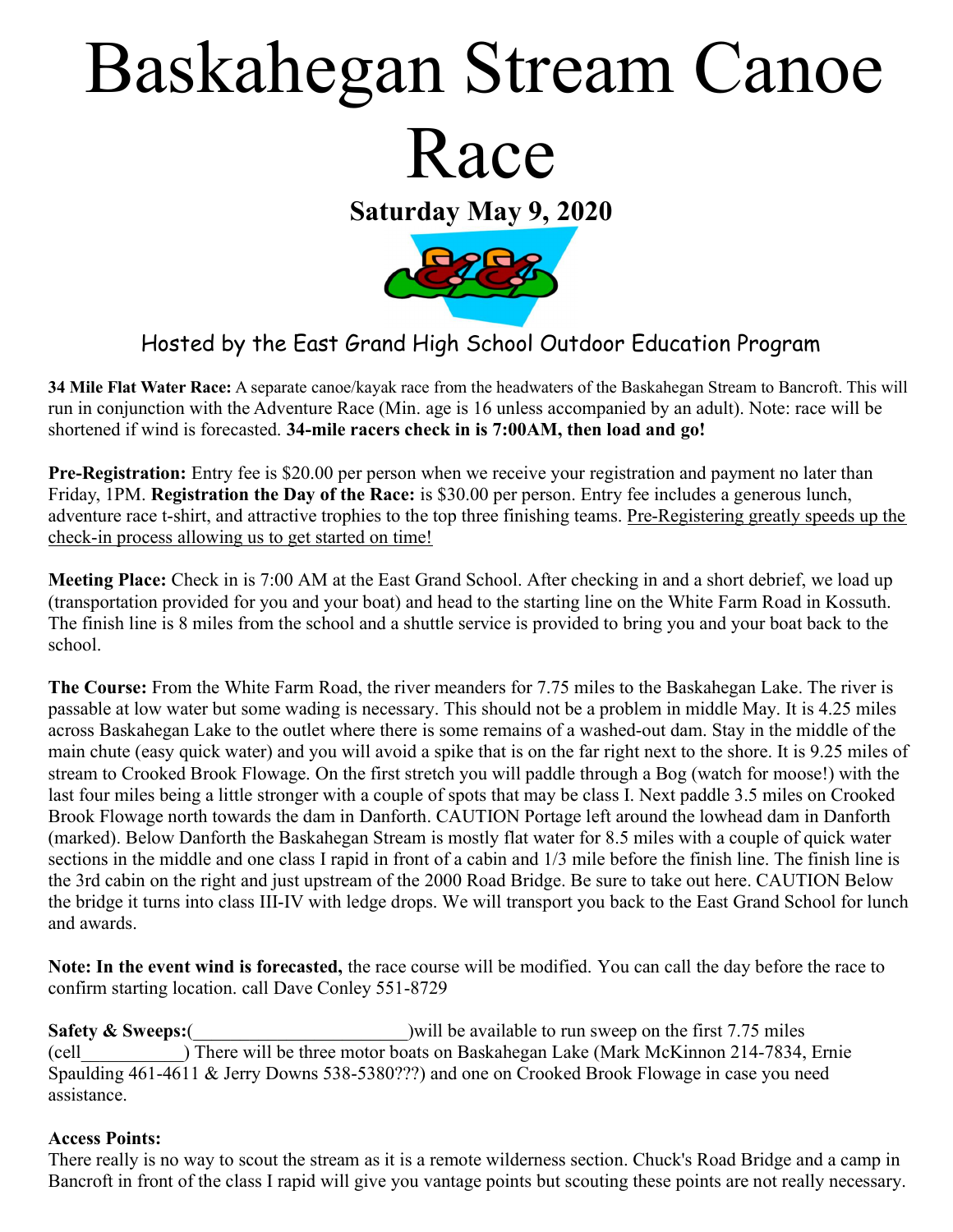Outhouse: In Danforth at the boat landing on the left 500 yards before the portage.

#### Portage Left at the Lowhead dam (water and snacks on the trail)

#### Early Exit Points:

Landing in Brookton (Mark McKinnon 746-7982) In Town Danforth (landing or lowhead dam)

Use your cell Phone to call a safety/sweep person if you need assistance along the way

Proper clothing and footwear: Clothing should be of synthetic materials (fleece & polypropylene) used with an outer shell. Check the forecast and plan accordingly. You may want to bring a waterproof bag with a set of warm clothing or a farmer Jon style wetsuit to place in your boat in case of cold, rainy weather or in the event of an upset.

Staying overnight: If you are coming a long distance and prefer to come the night before. Please contact Dave for accommodation options. They range from pitching a tent on East Grand Lake, to lodging in the area. (Links to lodging available on our website.)

#### Directions To East Grand High School

When coming from central and southern Maine, take 95 north to exit 227. In Lincoln, take a left onto Rt. 6. Follow Rt. 6 through town and east to Springfield. In Springfield, take a left onto Rt. 169, bear right twice over the next 20+ miles for Danforth. In Danforth, cross over the train tracks go up over the hill and take a left onto Rt. 1 north, the school is on the right. From the Houlton area and points north, take Rt. 1 South to Danforth, the school is on the left. From Down East Maine, take Rt. 1 north, Rt. 1 makes a right turn in Danforth, turn right and the school is on the right.

Questions? please contact race coordinator Dave Conley Hm. tel. 207-448-2743, Cell 207-551-8729 Email: dave@canoethewild.com

**DOOR PRIZEs:** All racers will be entered in a drawing for a new Old Town Canoe, paddle & PFD donated by Old Town Canoe and 2-\$280.00 family season passes to the NorthMaineWoods. Must be present during the awards ceremony to win.





More information and registration form on back

Pre-registered and want to know your race # so you can label equipment before arriving? Email: jgilman@eastgrandschool.org

Race Information on line at:www.eastgrandschool.org/adventure-race

Send registrations to: Jennifer Fronczak East Grand School Adventure Race 31 Houlton Road, Danforth, ME 04424